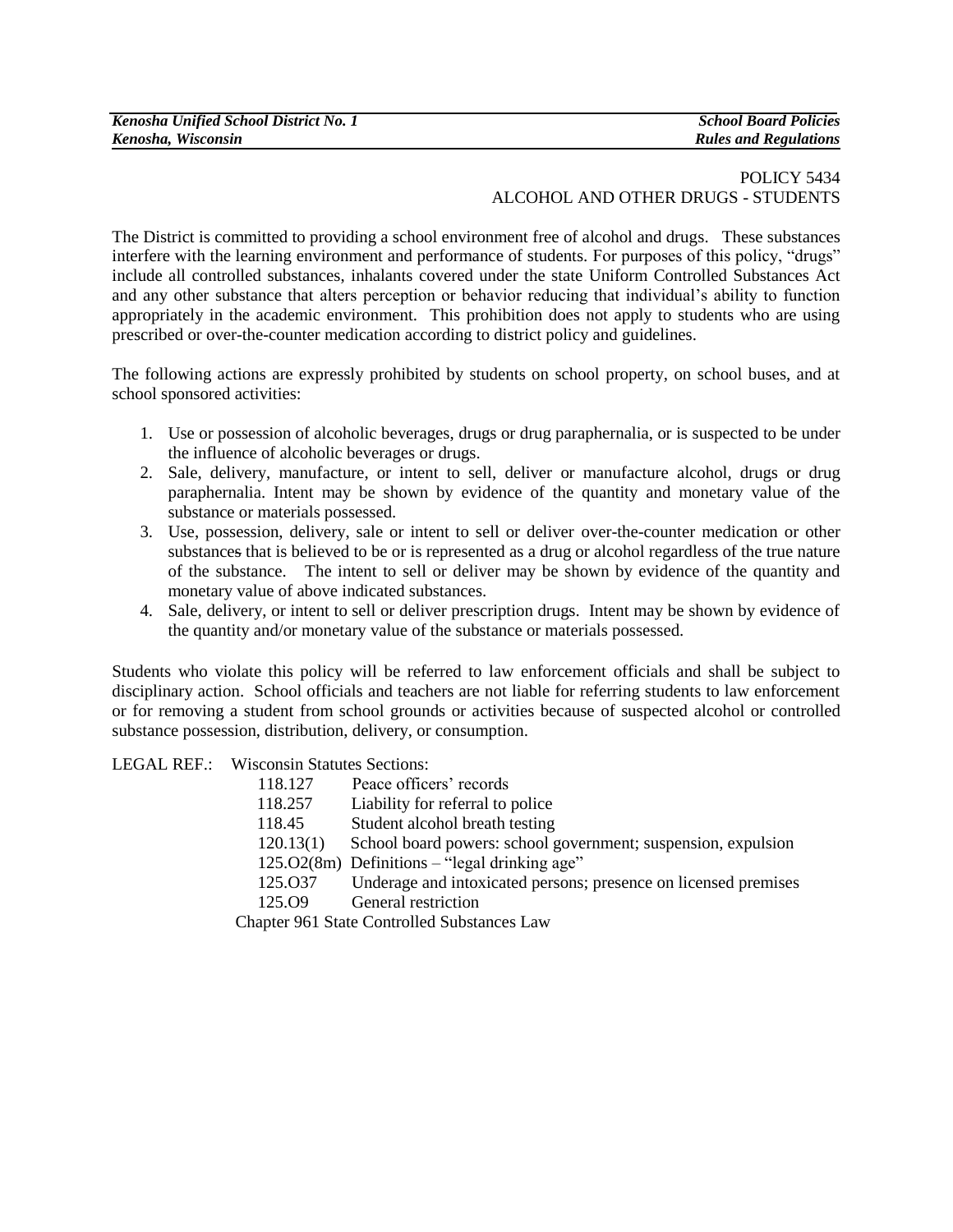| CROSS REF.: | 5430 | <b>Student Conduct and Discipline</b> |
|-------------|------|---------------------------------------|
|             | 5473 | Suspensions                           |
|             | 5474 | <b>Student Expulsion</b>              |
|             | 5475 | <b>Students with Disabilities</b>     |
|             | 5534 | Medication                            |

AFFIRMED: August 13, 1991

REVISED:October 8, 1996 September 9, 1997 July 23, 2002 June 23, 2009 May 23, 2016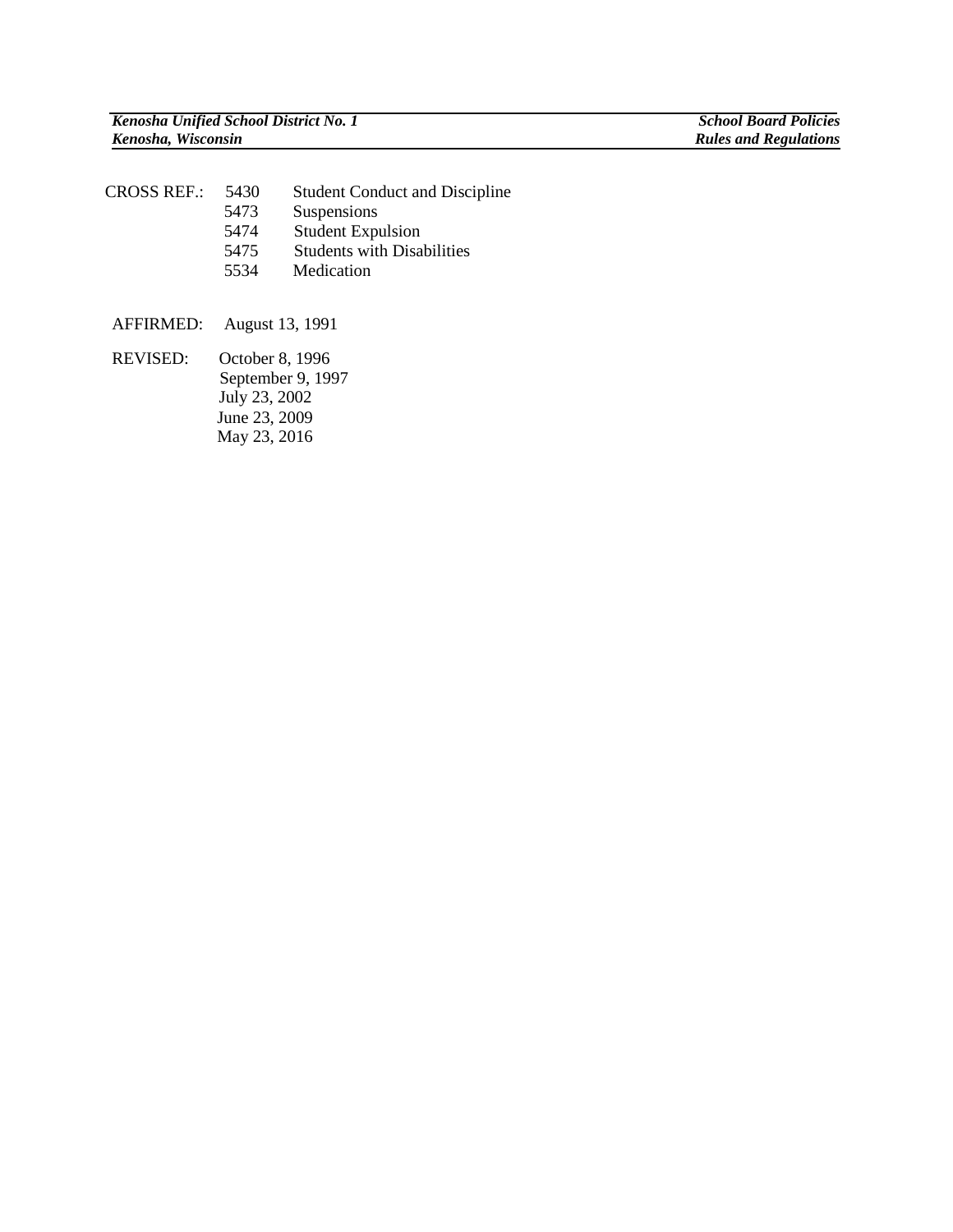| Kenosha Unified School District No. 1 | <b>School Board Policies</b> |
|---------------------------------------|------------------------------|
| Kenosha, Wisconsin                    | <b>Rules and Regulations</b> |

## RULE 5434 ALCOHOL AND OTHER DRUGS - STUDENTS

1. Use or Possession of Alcoholic Beverages, Drugs or Drug Paraphernalia, or Suspected to be Under the Influence of Alcoholic Beverages or Drugs, or Inappropriate Use of Prescription Drugs

The principal/designee will remove students using, or in possession of alcohol, drugs (as defined by Board Policy) or drug paraphernalia, suspected to be under the influence of alcohol or drugs, or for inappropriate use of prescription drugs from contact with other students. The parent/guardian/caregiver will be contacted immediately by the principal/designee and the Office of Student Support will be notified. In the instance of any drug violation, the police will be notified by the principal/designee. The students may be referred to the Administrative Review Committee.

- In making a referral to the Administrative Review Committee, the building principal may present a signed Abeyance Request/Refusal form for first offense student violations. Through this process the student will have the opportunity to request that the Administrative Review Committee recommendation be held in abeyance while the student voluntarily completes a District alcohol or other drug abuse screening (AODA) education, counseling program and/or AODA assessment by a certified AODA counselor. AODA assessment and recommendations for treatments must be submitted within 60 days. Written proof of completion of the recommended treatment plan will be provided to the principal/designee within established timeframes. Failure to complete an AODA education, counseling program and/or AODA assessment as outlined above shall result in an Administrative Review Committee recommendation for expulsion consideration on the original policy violation.
- Subsequent violations of Policy 5434 shall result in referral to the Administrative Review Committee for expulsion consideration.
- When a student is suspected to be under the influence of alcohol, but the student denies alcohol use, the student may be required by a principal/designee to submit to an alcohol breath test to determine the presence of alcohol. A Wisconsin Department of Transportation approved screening device must be used by an authorized employee, agent or officer. The results of the test for the presence of alcohol or the fact that a student refuses to submit to required breath testing may be used in any hearing or proceeding regarding the discipline, of a student due to alcohol use.
- Under circumstances where a student denies alcohol use and a breath screening test is not used, the student may arrange an appropriate test to determine the presence of alcohol or provide other evidence explaining the behavior within three hours of the incident.
- When a student is suspected to be under the influence of drugs other than alcohol, but the student denies drug use, the student may arrange an appropriate test to determine the presence of other drugs or present other evidence explaining the behavior within 24 hours of the incident. All drug tests must follow the guidelines set forth by the District.
- In cases when a breath screening device is used or where student elected testing is chosen, no penalty will be imposed if testing is negative. If testing is positive or the student elects not to participate in the breath screening, the student will be subject to the procedures stated above.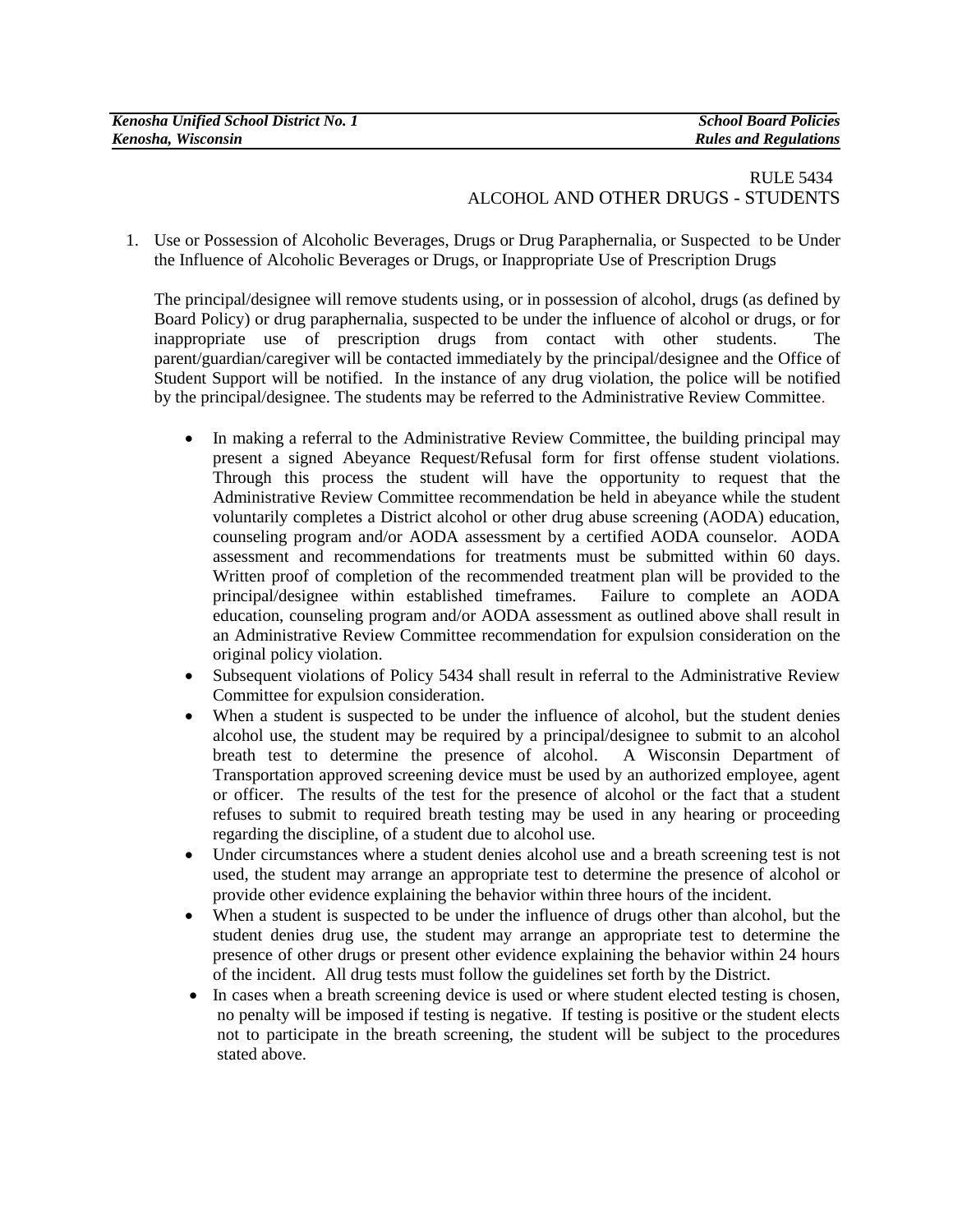## RULE 5434 ALCOHOL AND OTHER DRUGS – STUDENTS Page 2

2. Inappropriate Use or Possession of Over-The-Counter Medication or Other Substance and Believed to be or is Represented as a Drug or Alcohol Regardless of the True Nature of the Substance

The principal/designee will remove student using or possessing substances that are believed to be or are represented as a drug or alcohol, regardless of the nature of the substances, from contact with other students. The parent/guardian/caregiver will be contacted immediately by the principal/designee and the Student Support staff member will also be notified. Students may face a suspension from school up to three days with referral to the Administrative Review Committee for expulsion consideration.

- In making a referral to the Administrative Review committee, the building principal may present a signed Abeyance Request/Refusal form for first offense student violations. Through this process, a student will have the opportunity to request that the Administrative Review Committee recommendation process be held in abeyance while the student voluntarily completes a District alcohol or other drug abuse screening (AODA) education, counseling program and/or AODA assessment by a certified AODA counselor. AODA assessment and recommendations for treatment must be submitted within 60 calendar days. Written proof of AODA assessment and completion of the recommended treatment plan will be provided to the principal within established timeframes. Failure to complete an AODA education, counseling program and/or AODA assessment as outlined above shall result in an Administrative Review Committee recommendation for expulsion consideration on the original policy violation.
- Subsequent violations of Policy 5434 shall result in referral to the Administrative Review Committee for expulsion consideration.
- 3. Sale, Delivery, Manufacture, or Intent to Sell, Deliver, or Manufacture Alcohol, Drugs (as defined by Board policy) or Drug Paraphernalia

The principal/designee will remove the student from contact with other students. Police will be notified by the principal/designee. The parent/guardian/caregiver will be contacted immediately by the principal/designee. Students may face suspension from school up to five days for delivery or intent to sell with referral to the Administrative Review Committee for expulsion consideration.

Sale, Delivery, or Intent to Sell or Deliver Over-The-Counter Medication or other Substances That is Believed to be or is Represented as a Drug or Alcohol Regardless of the True Nature of the Substance

The principal/designee will remove students from contact with other students. The parent/guardian/caregiver will be notified immediately by the principal/designee and the Student Support staff will also be notified. The police will be notified by the principal/designee. Students will face up to a five day suspension from school with referral to the Administrative Review Committee for expulsion consideration.